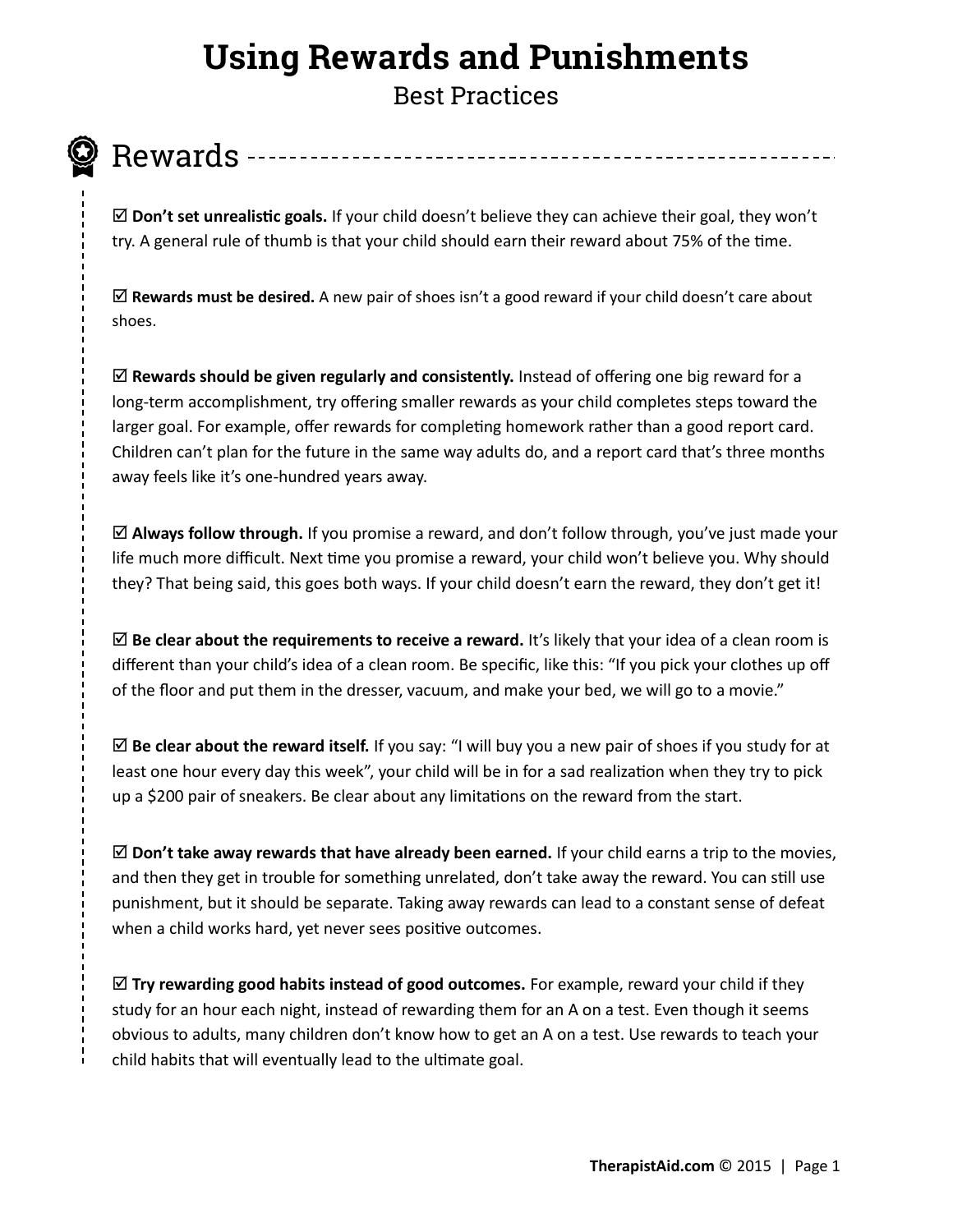# **Using Rewards and Punishments**

Best Practices

#### Punishments

 **Create a few simple and clearly defined rules and punishments.** Children will have a hard time understanding a long or complex list of rules, and there's no chance for success if they don't know what the rules are.

 $\boxtimes$  **Always follow through.** The threat of punishment will quickly become meaningless if the punishments never actually happen. It's easy to feel sympathetic and let your kid off the hook, but this is when you need to put your foot down.

 **Don't overdo it.** Many parents have a habit of dishing out extreme punishments when they're upset. Grounding your child for a month is as much a punishment to you as it is to your child. After a few days, most parents have cooled down, and they're tired of having a bored kid around the house, so they end the punishment early. This tells your child that you don't really mean it when you threaten punishments.

 **Don't overdo it (part 2).** If you ground a child for a month, or take away everything they care about, your child will have little motivation to be good. To a child, a month seems like an eternity. Why should they do their homework if they're grounded "forever" anyway? You've just given up all of your leverage.

**Take away privileges.** Removing TV or phone privileges can be very effective.

 **Never use corporal punishment (not even spanking**). Hitting your child might get you what you want now, but it will cause trouble later on. Children who receive corporal punishment learn that hitting and violence are appropriate response to their problems, and they tend to be more aggressive with other children, and they carry this into adulthood.

 **Never use emotionally painful punishments such as humiliation.** Shaming and humiliating children can irreparably damage your relationship and cause significant distress that results in long-term consequences.

 **Don't take away something that's good.** If your child calms down by playing guitar, don't take away their guitar when they're angry. If your child is motivated to get good grades so they can play on their school basketball team, don't take away basketball.

 **Talk to your child about why they are being punished, and help them learn.** Help your child develop a strategy to deal with the situation differently in the future. Punishments won't do much good if your child doesn't learn from the experience.